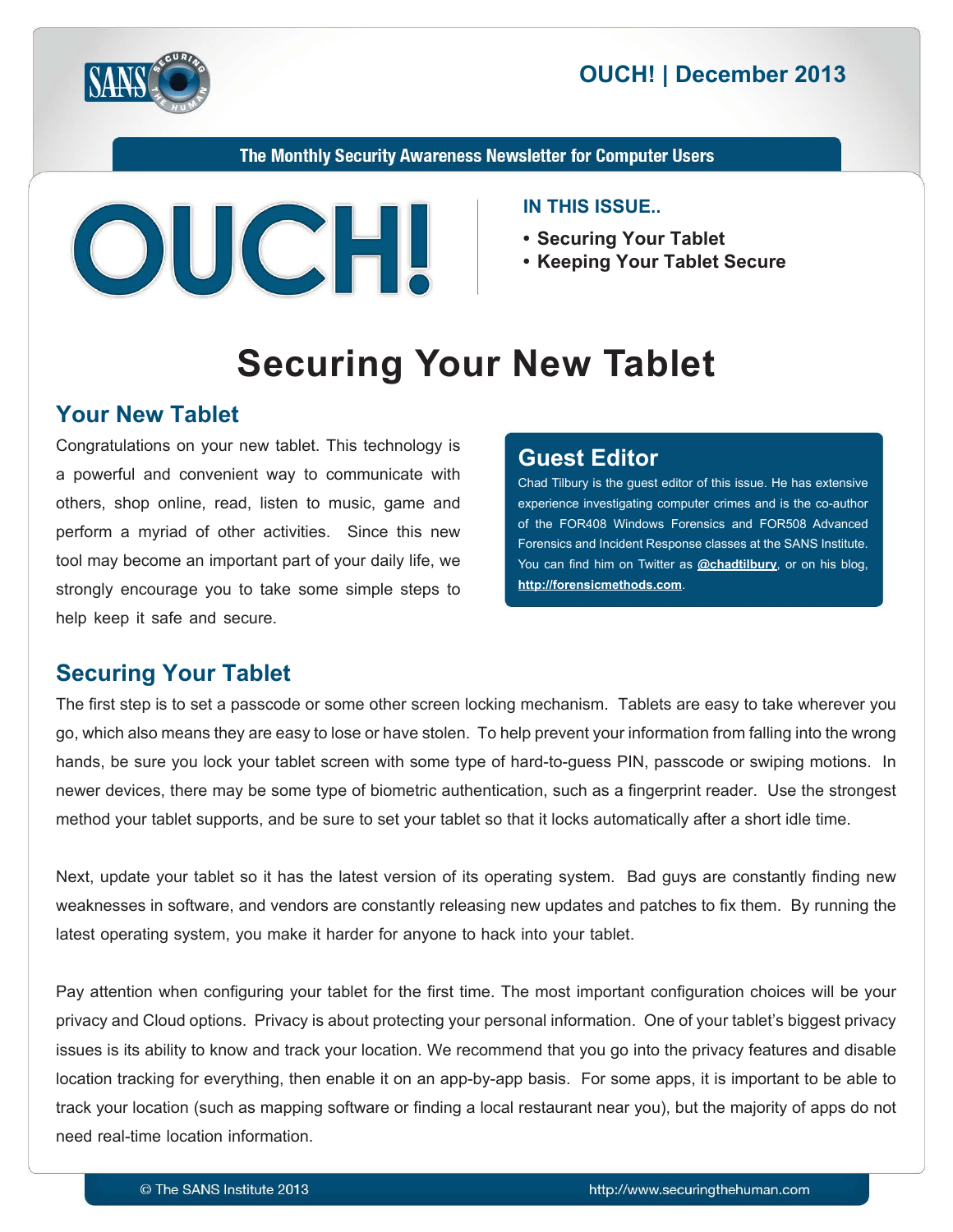# **2013 December 2013**



### **Securing Your New Tablet**

The other important option is Cloud storage. Cloud services such as Apple's iCloud, Microsoft's Skydrive, Dropbox or Google Drive allow you to store your data in options for automatically storing just about anything on servers through the Internet. Most tablets have builtin the Cloud, including documents, pictures and videos. Think about the sensitivity of your data and decide whether it is appropriate to store it in the Cloud. Make sure you understand how your data will be protected (such as by a password) and how you can control who will have access to it. The last thing you want is for the private pictures you just took to be posted on the Internet without your knowledge, complete with their geo-location information embedded.

#### Be aware that tablets are increasingly synchronizing your

apps with other devices, like your smartphone or laptop. This is common with many applications (including Google's Chrome), is pervasive in Windows 8 and is one of the most widely used features of iCloud. Device synchronization can be a wonderful feature, but if you have it enabled, don't be surprised to see the sites you visited or the tabs you created on your tablet's browser appear in your browser at work.

#### **Keeping Your Tablet Secure**

Once you have your tablet secured, you want to be sure it stays that way. Here are some simple steps for you to consider as you continue to use your tablet:

- Keep your tablet operating system and apps current and running their latest version. Many tablets now automatically update your apps, a feature we encourage you to enable.
- Do not jailbreak or hack into your own tablet. This will bypass and render a tremendous number of security controls useless, making your tablet far more vulnerable to attacks.



*The best way to secure your tablet is to use some type of screen or passcode lock, run the latest version of the operating system and be mindful of your .options Cloud and privacy*